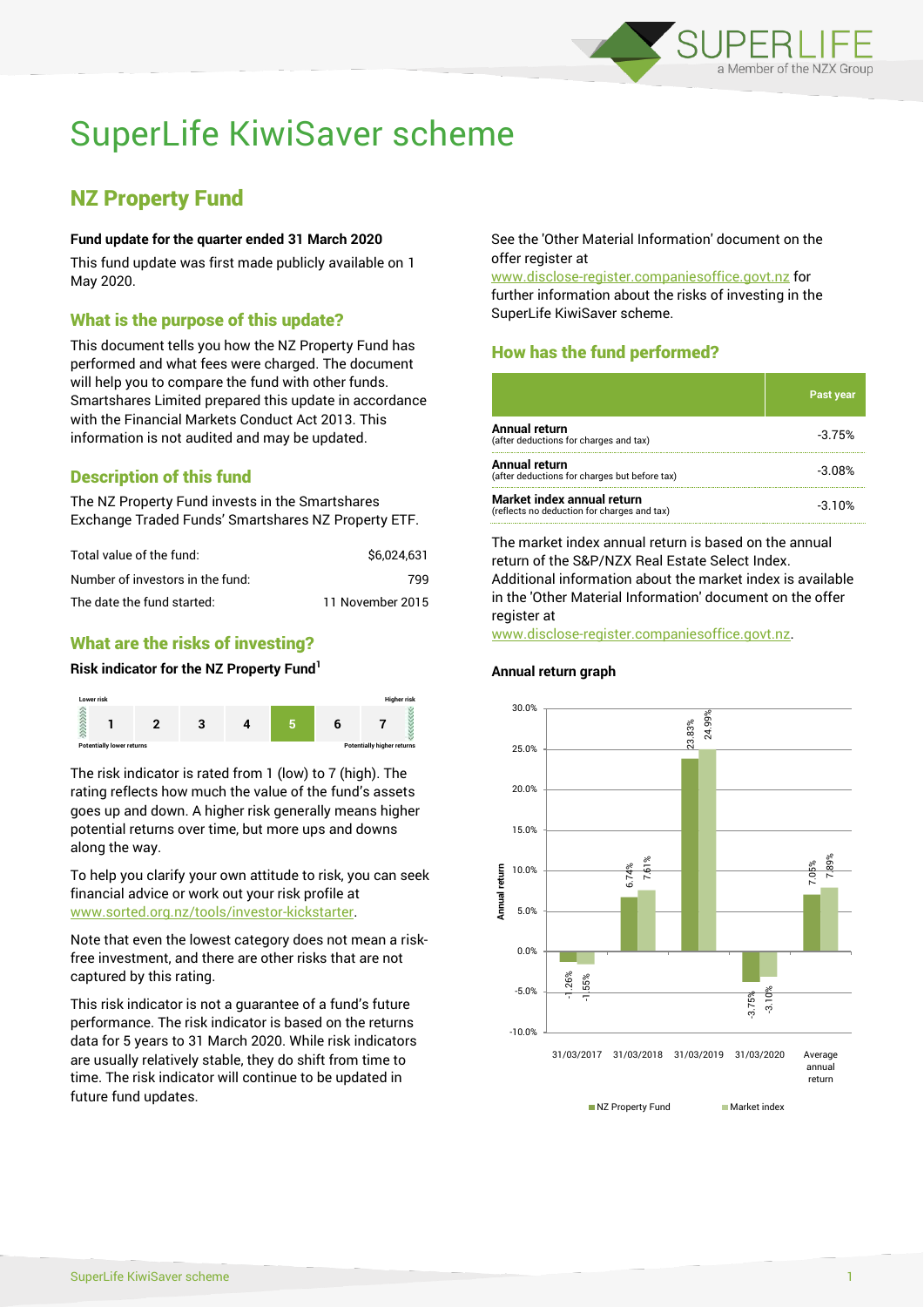

This shows the return after fund charges and tax for each year ending 31 March since the fund started. The last bar shows the average annual return since the fund started, up to 31 March 2020.

**Important:** This does not tell you how the fund will perform in the future.

Returns in this update are after tax at the highest prescribed investor rate (PIR) of tax for an individual New Zealand resident. Your tax may be lower.

#### What fees are investors charged?

Investors in the NZ Property Fund are charged fund charges. In the year to 31 March 2020 these were:

|                                                    | % per annum of fund's<br>net asset value |  |
|----------------------------------------------------|------------------------------------------|--|
| <b>Total fund charges</b>                          | በ 59%                                    |  |
| Which are made up of:                              |                                          |  |
| <b>Total management and administration charges</b> | በ 59%                                    |  |
| Including:                                         |                                          |  |
| Manager's basic fee                                | 0.55%                                    |  |
| Other management and<br>administration charges     | 0.04%                                    |  |
| Other charges                                      | Dollar amount per investor               |  |
| Administration fee                                 | \$30 per annum                           |  |

Investors may also be charged individual action fees for specific actions or decisions (for example, if an investor has a financial adviser and has agreed to pay a fee to the adviser for providing financial advice). See the Product Disclosure Statement for the SuperLife KiwiSaver scheme for more information about those fees.

Small differences in fees and charges can have a big impact on your investment over the long term.

GST is included in the fund charges set out above.

#### Example of how this applies to an investor

Jess had \$10,000 in the fund and did not make any further contributions. At the end of the year, Jess incurred a loss after fund charges were deducted of -\$375 (that is -3.75% of her initial \$10,000). Jess paid other charges of \$30. This gives Jess a total loss after tax of -\$405 for the year.

#### What does the fund invest in?

#### **Actual investment mix**

This shows the types of assets that the fund invests in.



#### **Target investment mix**

This shows the mix of assets that the fund generally intends to invest in.

| <b>Asset Category</b>        | <b>Target asset mix</b> |
|------------------------------|-------------------------|
| Cash and cash equivalents    | 1.00%                   |
| New Zealand fixed interest   |                         |
| International fixed interest |                         |
| Australasian equities        |                         |
| International equities       |                         |
| Listed property              | 99.00%                  |
| Unlisted property            |                         |
| Commodities                  |                         |
| Other                        |                         |